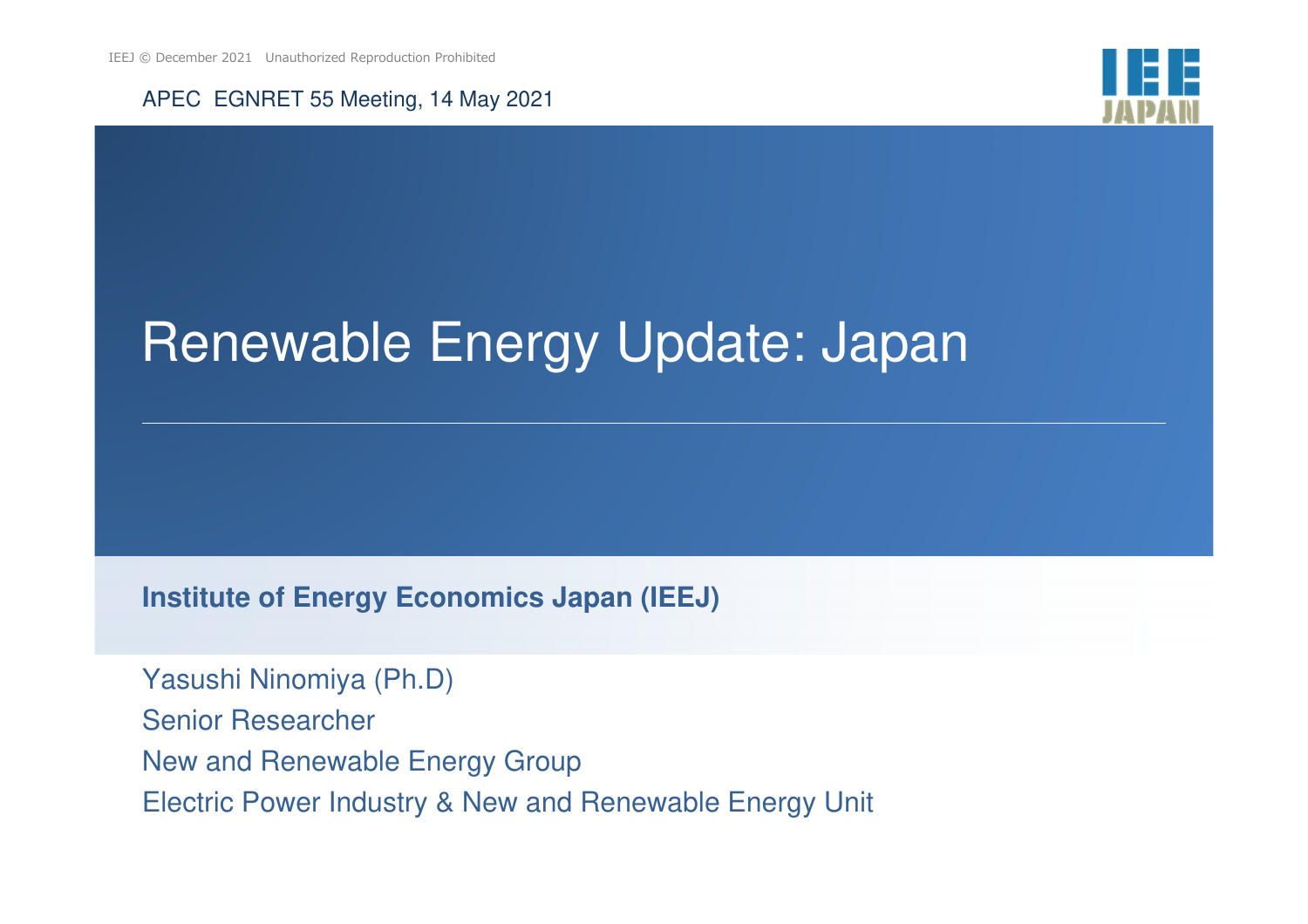#### Renewable energy accounted for 18.0% of total power generation in Japan in FY 2019: Almost doubled compared to FY 2010

- $\bullet$  Renewable energy accounted for 18.0% of total power generation of 1,028 TWh in Japan in FY 2019: Almost doubuled compared to the 9.5% of FY 2010 of 1,151 TWh
	- Solar massively increased by 6.4%points, while others far less growth or flat: Biomass 1.3%, wind  $\bullet$ 0.4%, hydro 0.4%, geothermal 0.1%points
	- The share of renewabls is expected to be around 20% in FY 2020, more than doubled compared  $\bullet$ to FY 2010



I E E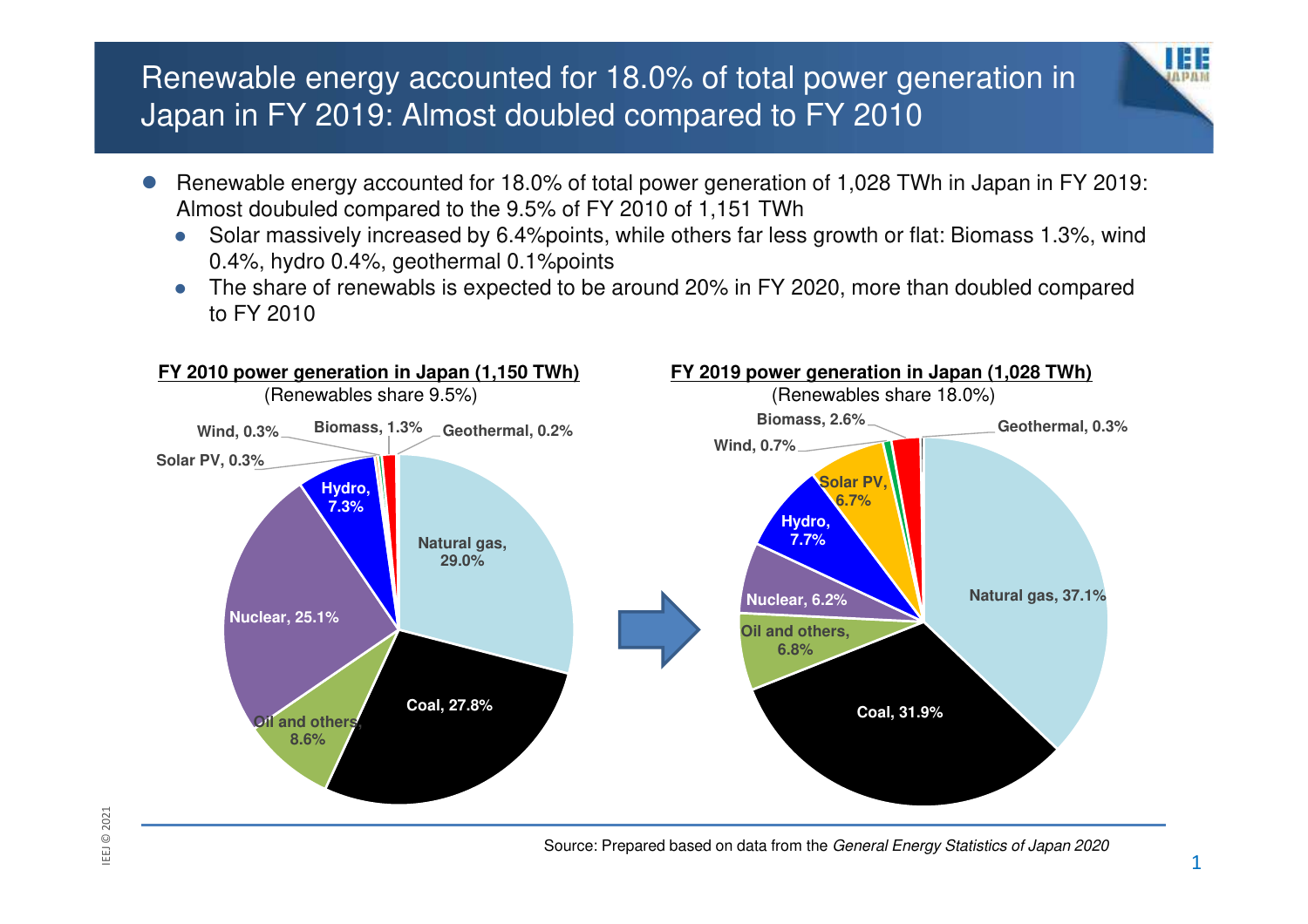#### Cumulative renewable power generation capacity in Japan (2008-2021): A massive increase in solar PV, but others far less…

- $\bullet$  Renewable capacity (excl. large hydro > 30 MW) increased from 19GW in 2010 to 76GW in 2019 by more than 4-fold with an average growth rate of 16% p.a.
	- More than 90% of the growth was dominated by solar PV increasing from 3.6GW in 2010 to  $\bullet$ 57GW in 2019 by 15-fold
	- In contrast to solar PV, other renewables, namely wind, biomass, geothermal and hydro  $\bullet$ increased by very little fraction



THE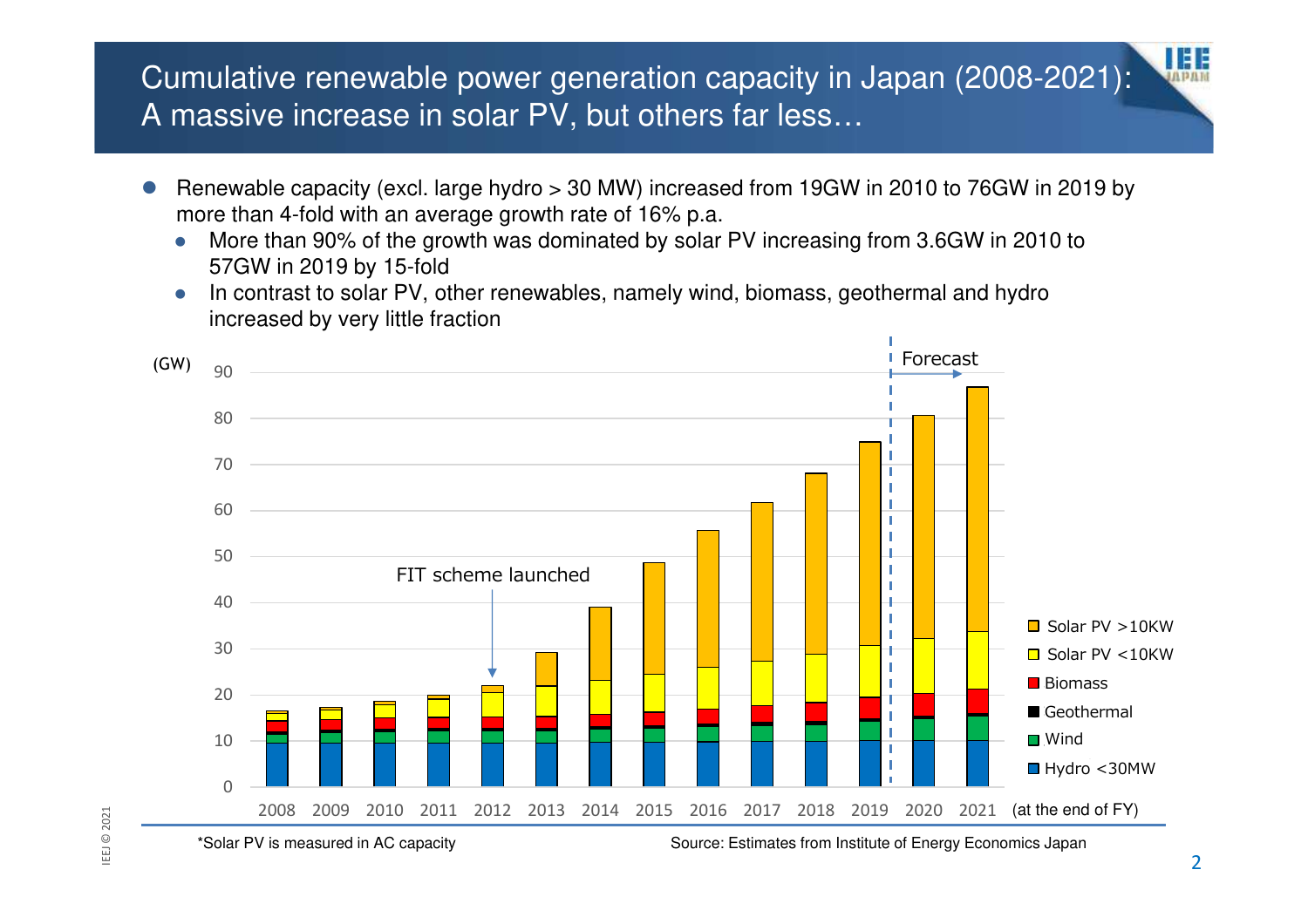#### Current target of renewables by 2030: 22-24% of power generation

- $\bullet$  The curent target of renewables is set at 22-24% of total power generation in 2030
	- $\bullet$  This 2030 RE target is likely to be revised upward substantially corresponding to the newly declared 46% GHG reduction target by 2030



u e e  $(1, 12, 11, 11)$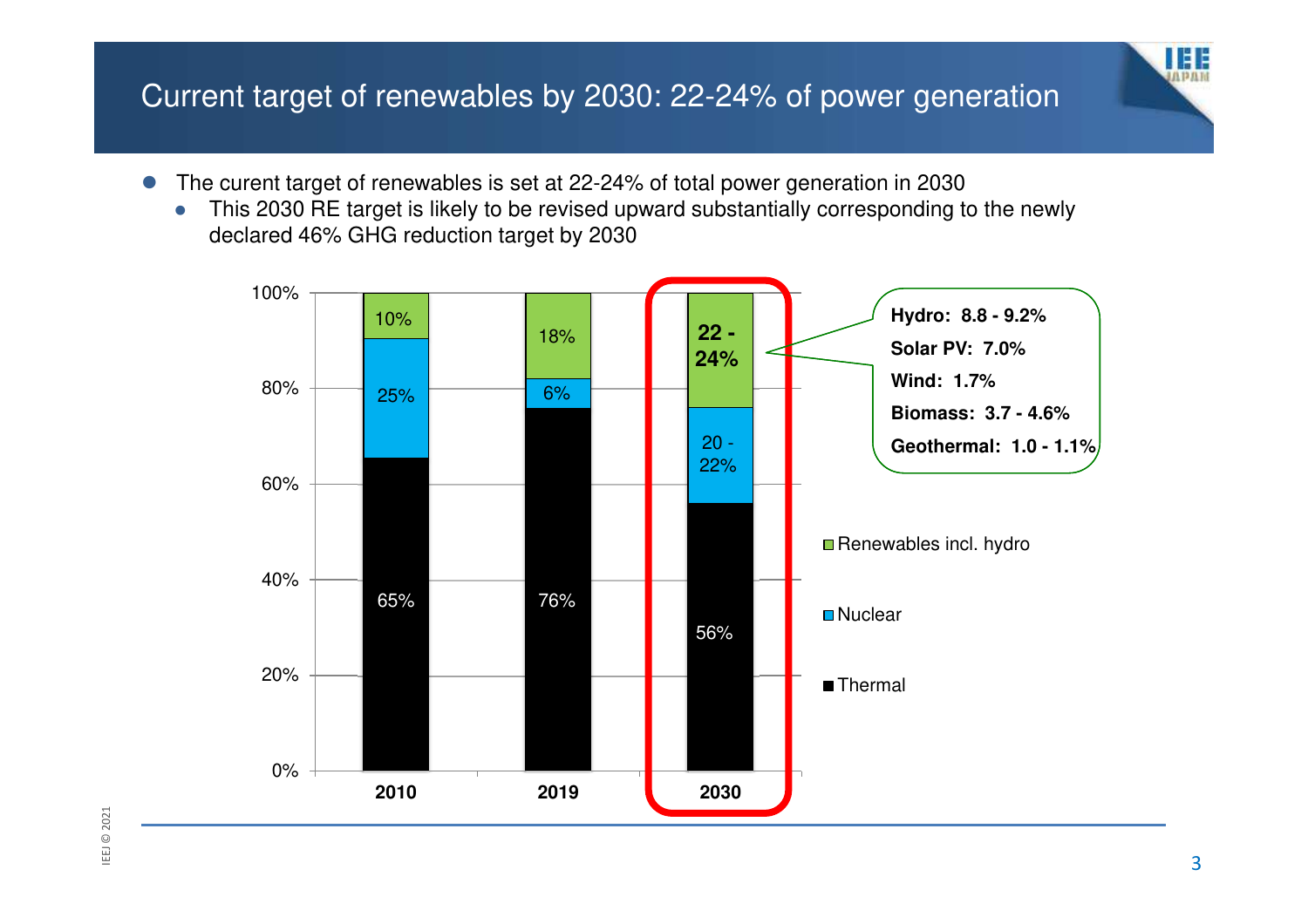#### Present status of renewable capacity against the current 2030 target (as of June 2020, incl. large hydro > 30 MW)

- $\bullet$  Overall, the renewable capacity has steadily increased toward the 2030 target though the progress varies between individual RE resource
	- Solar PV is expected to reach the 2030 target within a few years time  $\bullet$
	- $\bullet$  When including the capacity of FIT certified projects, wind and biomass are well over the 2030 target; Only geothermal is falling short of the 2030 target.



Source:Estimates from Institute of Energy Economics Japan

IEE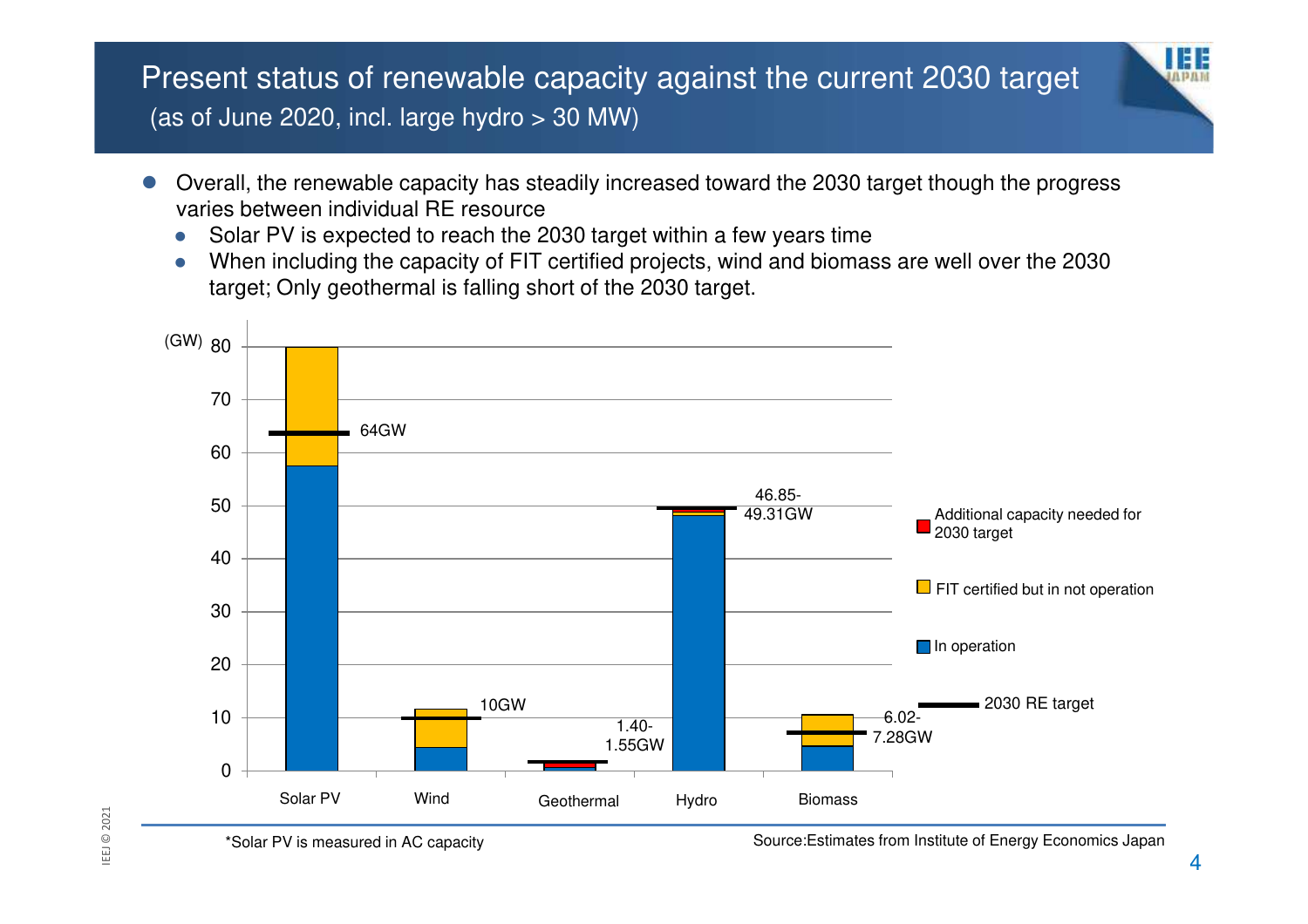#### The 2050 Carbon Neutral declaration in October 2020

 $\bullet$ Prime Minister Suga declared Japan's intention to aim for net-zero GHG emissions by 2050

"We hereby declare that by 2050 Japan will aim to reduce greenhouse gas emissions to net-zero, that is, to realize a carbon-neutral, decarbonized society"



 $\bullet$  In order to bring about a transformation of industrial structures toward net-zero GHG emissions, Japanese government formulated "Green Growth strategy" indicating specific 14 growth sectors in December 2020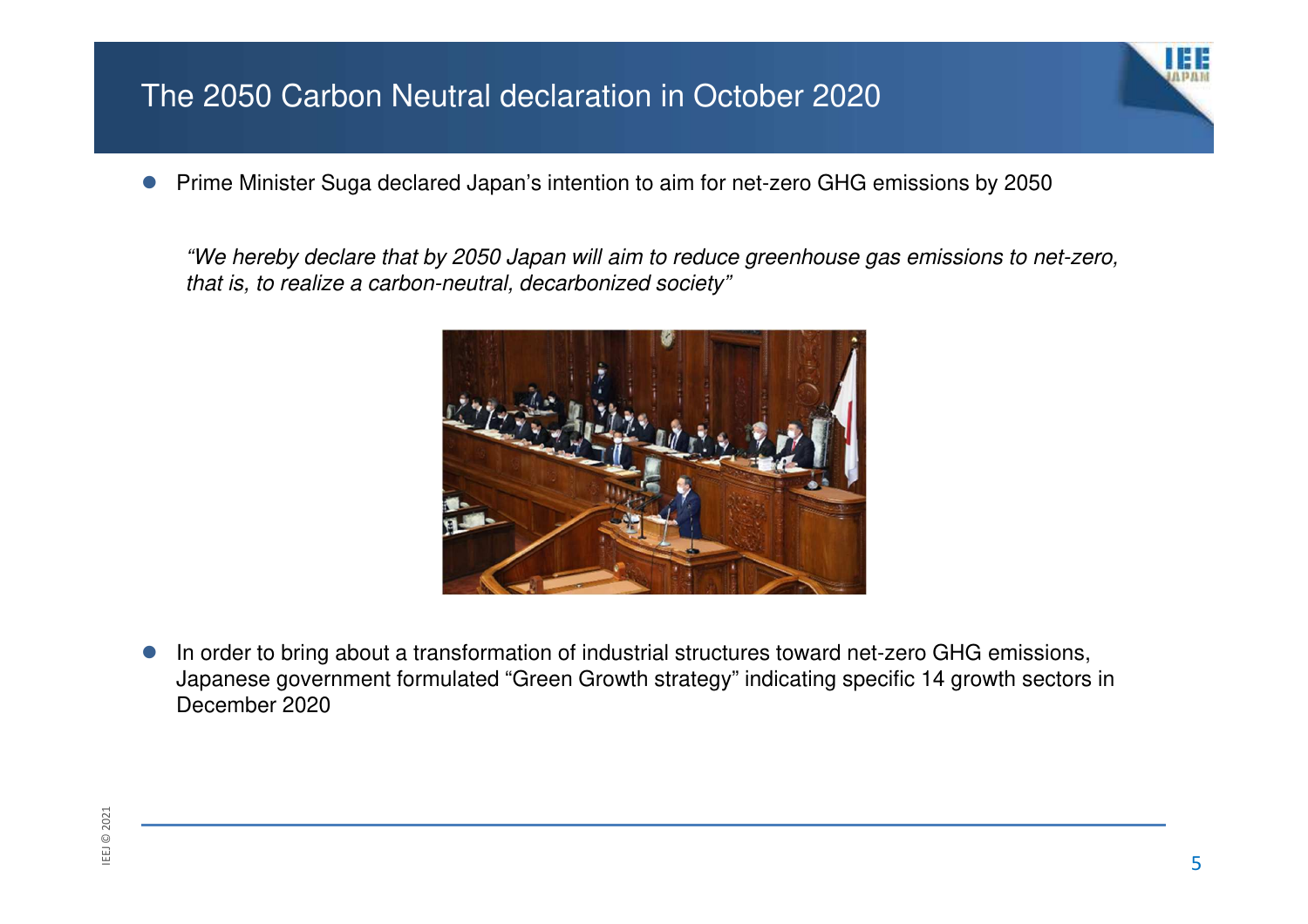## Green Growth Strategy: 14 Growth Sectors to realise 2050 carbon neutral

| <b>Energy</b>                                                                             | <b>Transport/Manufacturing</b>                                                                                               | <b>Home/ Office</b>                                                                                                                                                            |
|-------------------------------------------------------------------------------------------|------------------------------------------------------------------------------------------------------------------------------|--------------------------------------------------------------------------------------------------------------------------------------------------------------------------------|
| Offshore wind power<br>Wind turbines, parts,<br>floating wind turbines                    | <b>Mobility and battery</b><br>EV (electric vehicle),<br>FCV (fuel cell vehicle),<br>next generation batteries               | Housing and building.<br><b>Next generation PV</b><br>(perovskite solar cell)<br><b>Resource circulation</b><br>Biomaterials,<br>recycled materials,<br>waste power generation |
| Fuel ammonia                                                                              | Semiconductor and ICT<br>Data centers,<br>energy-saving semiconductors<br>(demand-side efficiency)                           |                                                                                                                                                                                |
| <b>Combustion burner</b><br>(as fuel in transition period<br>to hydrogen-powered society) | <b>Maritime</b><br>Fuel-cell ships, electric propulsion ships,<br>gas-fueled ships                                           |                                                                                                                                                                                |
| Hydrogen<br>Turbines for power generation,<br>hydrogen reduction steel-                   | Logistics, people flow and infrastructure<br>Smart transportation, drones for logistics,<br>fuel-cell construction machinery | <b>Lifestyle-related industry</b><br>Local decarbonization business                                                                                                            |
| making, carrier ships,<br>water electrolyzers                                             | Foods, agriculture, forestry and fisheries<br>Smart-agriculture, wooden skyscrapers,<br>blue carbon                          |                                                                                                                                                                                |
| Nuclear power<br>SMR (Small Modular Reactor),<br>nuclear power for hydrogen               | Aviation<br>Hybrid electric, Hydrogen-powered<br>Aircraft                                                                    | Sectors directly related<br>to renewables                                                                                                                                      |
| production                                                                                | <b>Carbon Recycling</b><br>Concrete, biofuel, plastic materials                                                              |                                                                                                                                                                                |

**IEE**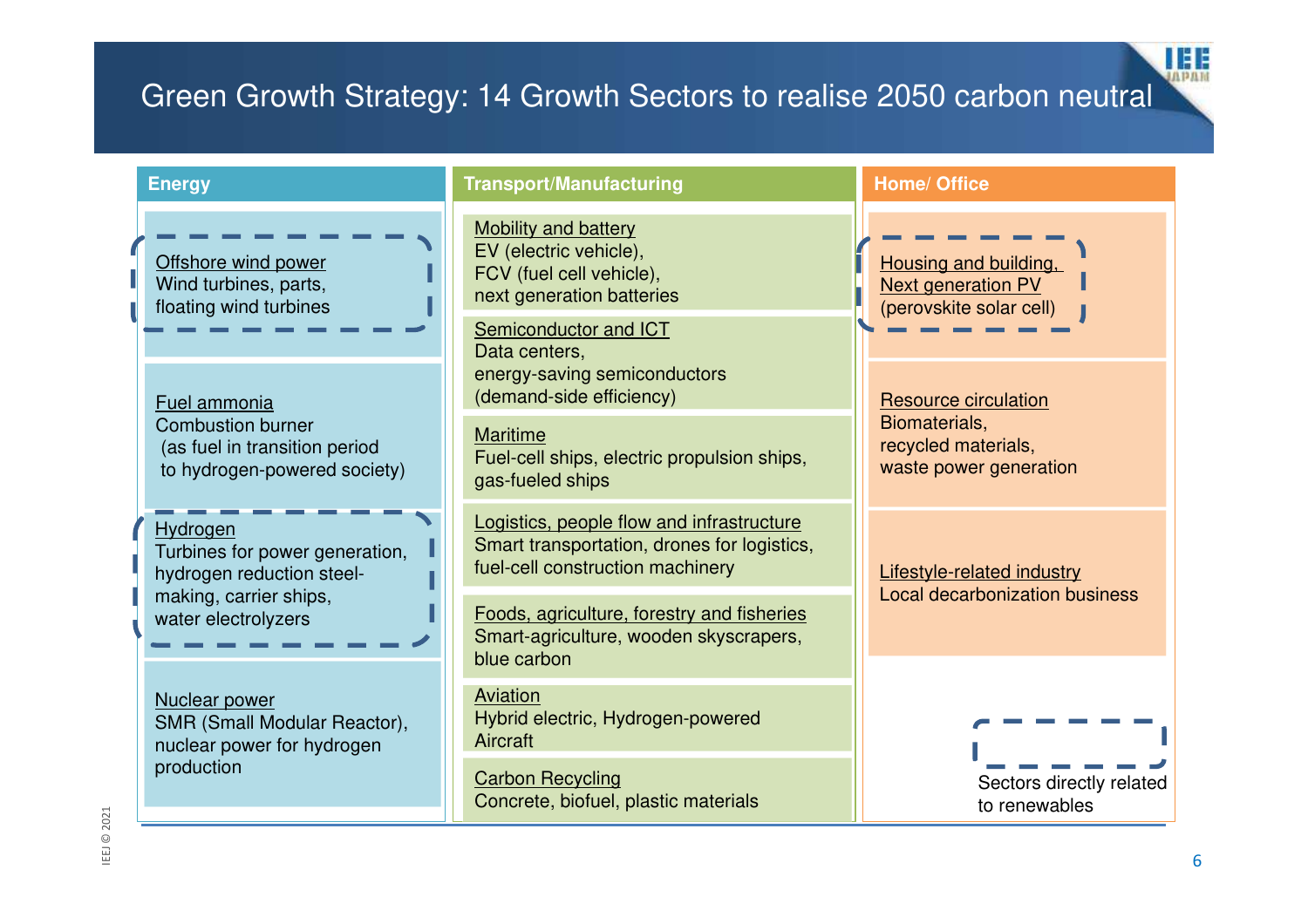# Offshore wind capacity target: 30–45 GW by 2040

- $\bullet$ Offshore wind capacity targets are set at 10GW by 2030, 30–45 GW by 2040: A massive increase
- $\bullet$  Main challenges: costs, create domestic supply chains and expansion/strengthen of power grid
	- $\bullet$ Targeted cost is JPY 8–9 (appx. 9-10 US cent) /kWh for fixed-foundation type by 2030-35
	- $\bullet$  Japan needs a competitive domestic supply chain as it currently relies on other countries for almost all materials and equipment needed to build offshore wind facilities
	- Transmission lines must be expanded/strengthened that connect the remote areas such as  $\bullet$ Hokkaido, Tohoku and others favourable for wind power to Tokyo and other higher demand areas (also considering HVDC power transmission)

#### **Offshore wind capacity developemnt by local areas in Japan (max. capacity with permits granted by 2030 and 2040)**



IEEJ © 2021 IEEJ © 2021

ш

Source: Prepared based on the Offshore Wind Industry Vision (first draft) (15 December 2020)